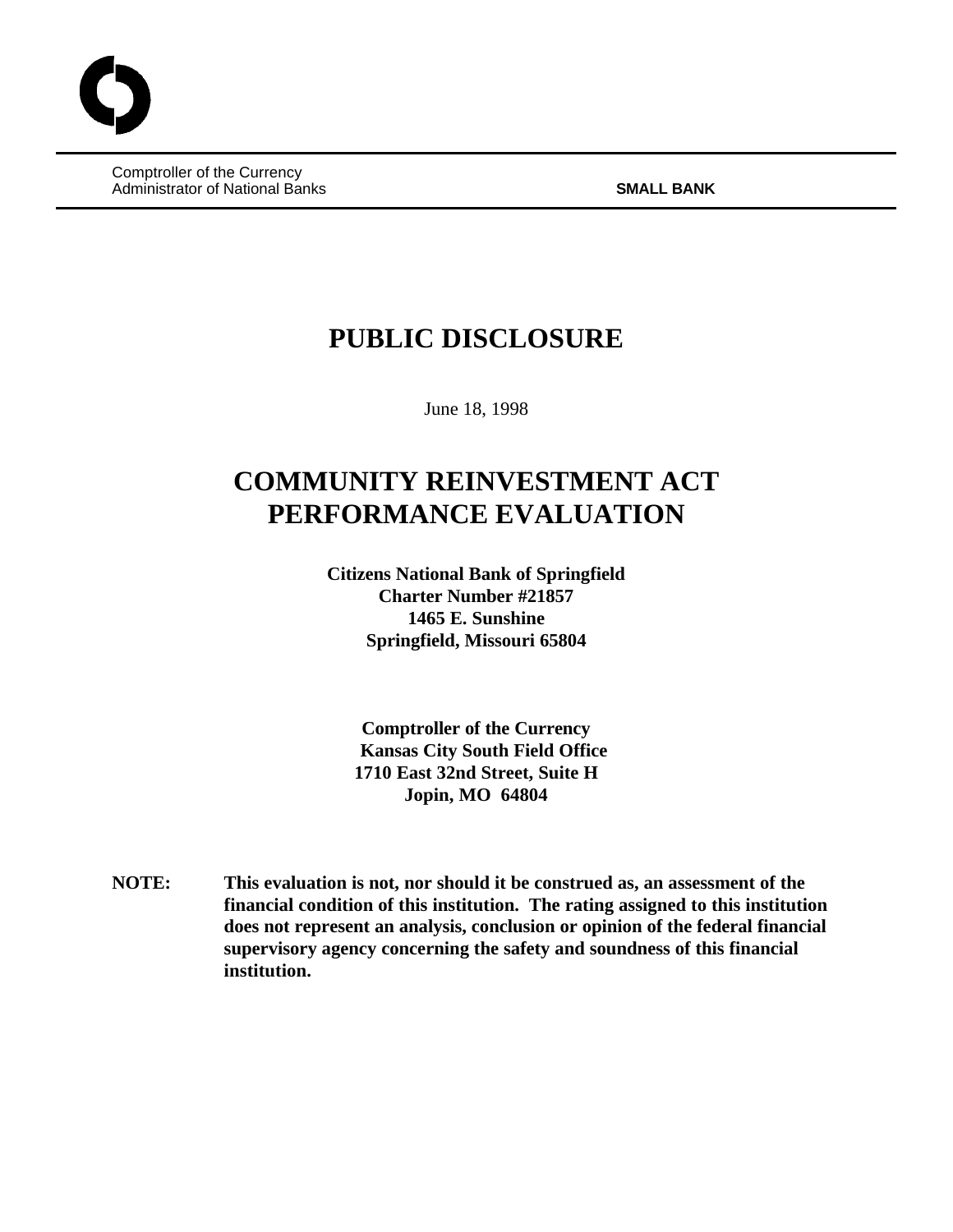## **GENERAL INFORMATION**

*The Community Reinvestment Act (CRA) requires each federal financial supervisory agency to use its authority when examining financial institutions subject to its supervision, to assess the institution's record of meeting the credit needs of its entire community, including low- and moderate-income neighborhoods, consistent with safe and sound operation of the institution. Upon conclusion of such examination, the agency must prepare a written evaluation of the institution's record of meeting the credit needs of its community.* 

*This document is an evaluation of the Community Reinvestment Act (CRA) performance of Citizens National Bank of Springfield prepared by the Office of the Comptroller of the Currency, the institution's supervisory agency, as of June 18, 1998. The agency rates the CRA performance of an institution consistent with the provisions set forth in Appendix A to 12 C.F.R. Part 25.*

### **INSTITUTION'S CRA RATING:** This institution is rated "**Satisfactory**."

Citizen's National Bank is helping to meet the credit needs of its assessment area.

- o The bank's loans are reasonably distributed to borrowers of various income levels. Comparisons shows representative loan originations in its assessment area to low- and moderate-income borrowers as well as to small businesses.
- o The bank's geographic distribution of credit within the assessment area is reasonable. The bank originates loans in its assessment area within the existing population and economic demographics. The bank's lending in moderate-income tracts is reasonable.
- o The bank's loan-to-deposit ratio is reasonable based on its competitive environment and opportunities for loan growth within the assessment area. The average loan-to-deposit ratio since the last CRA examination (December 1995) is 81.36%.
- o The bank has a good record of lending within its assessment area. Approximately 88% of the total loans reviewed were dispersed to borrowers located within the bank's assessment area.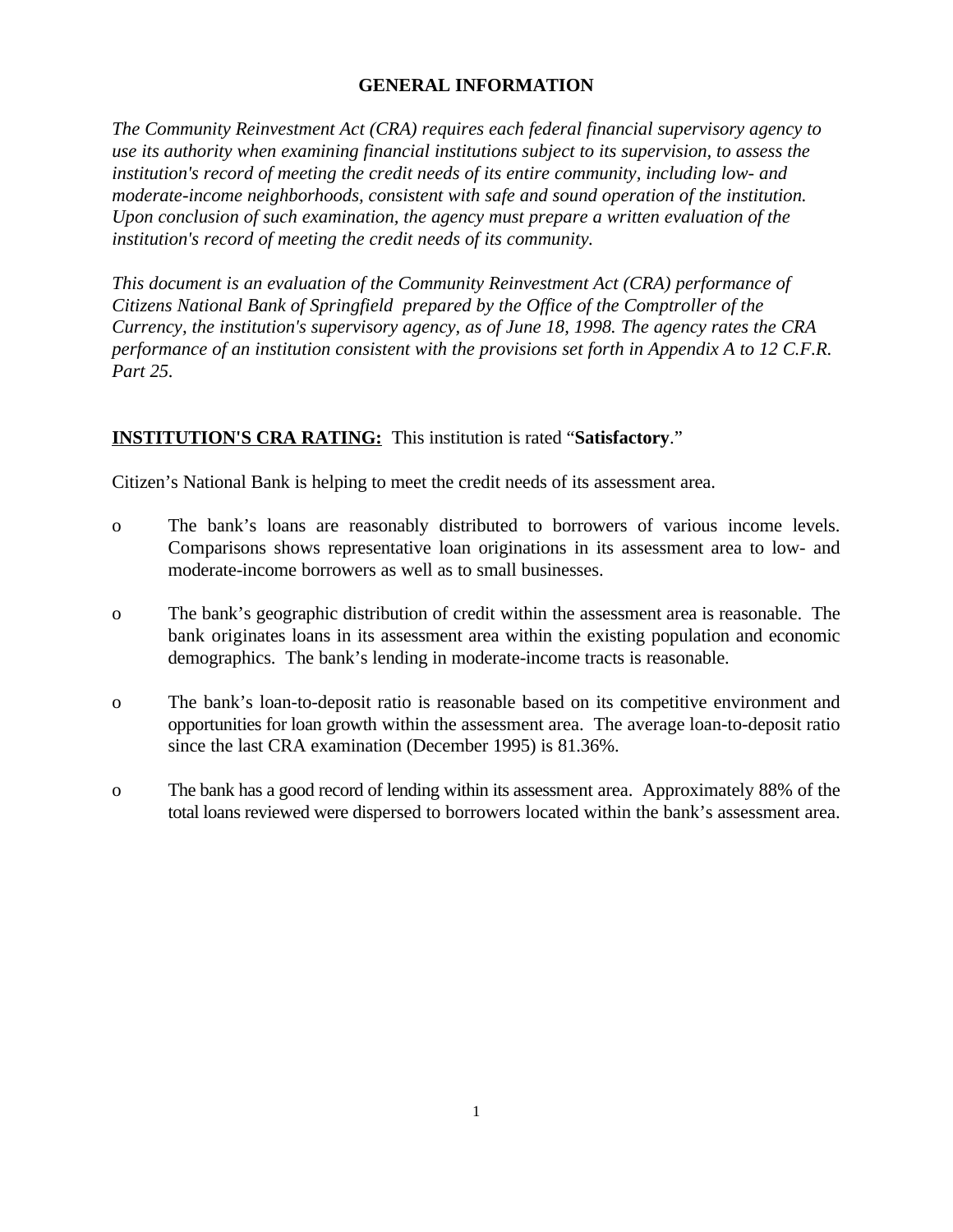## **DESCRIPTION OF INSTITUTION**

Citizens National Bank of Springfield is a \$112 million bank located in Springfield, Missouri. The bank has one branch location and offers drive up facilities and automated teller machines (ATMs) at each location. The bank offers a full range of traditional personal and commercial banking services. Residential real estate and commercial/industrial loans are the primary focus of the bank's loan portfolio. By dollar volume, 1-4 family residential real estate loans comprise 17% of the bank's loan portfolio. Commercial real estate loans, including construction/development financing, and other business loans comprise 61.69% of the portfolio. There are no legal or financial impediments limiting the bank's ability to help meet the credit needs of the community.

Citizens National Bank is 100% owned by Citizens National Bancorp, Inc., a one bank holding company. The holding company is closely held with 11 of the 13 shareholders acting as directors or advisory directors for the bank. These 11 shareholders control 91% of the outstanding holding company shares.

Citizens National Bank was rated "Satisfactory record of meeting community credit needs" at its last CRA examination in December 1995.

### **DESCRIPTION OF ASSESSMENT AREA**

The bank's assessment area (AA) consists of the Springfield Metropolitan Statistical Area (MSA) 7920. This MSA contains Christian, Greene and Webster counties. It includes 2 low-income, 20 moderateincome, 34 middle-income, and 10 upper-income census tracts. The main bank and branch bank are located within the assessment area. Several other banks and branch banks provide competition within the AA.

The population of the AA is 264,346 persons. Low-income families represent 18% of the AA population with the remainder as follows: 19% moderate-income, 24% middle-income, and 38% upper income families. The estimated 1998 median family income for the MSA is \$41,600. The local economy is well diversified. Manufacturing, service, retail, wholesale, transportation, utilities, finance, real estate, education, health care, and construction are all important elements of the economy. Unemployment is low at approximately 3% for the 4th quarter of 1997.

Examiners from banking regulatory agencies spoke with five community contacts located within MSA 7920 during the last year. The contacts did not indicate there were any unmet credit needs in this community.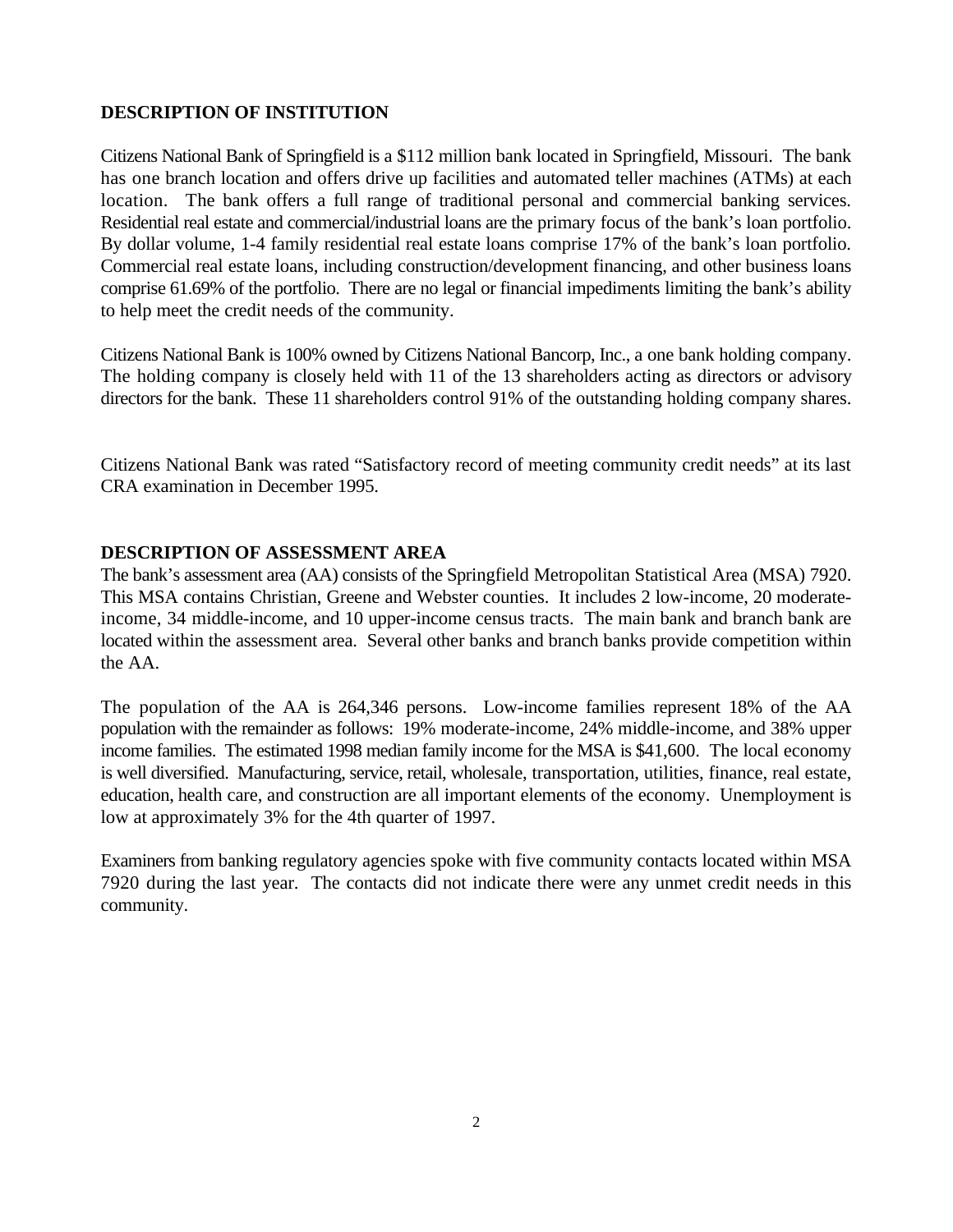#### **CONCLUSIONS WITH RESPECT TO PERFORMANCE CRITERIA**:

#### *Lending to Borrowers of Different Incomes and to Businesses of Different Sizes*

Management has responded favorably to the credit needs of its assessment area by originating loans to low- and moderate-income borrowers as well as to small businesses. Examiners used the HMDA reports to analyze the income levels for all HMDA reportable originations for 1996, 1997, and 1st quarter 1998. The following tables summarize the bank's activity for each of the three periods. The tables break down originations by dollar amount of the loans originated to each income designation, as well as the number of loans made to each group. This is compared to the number of families designated low-, moderate-, middle- or upper-income within the assessment area.

| <b>1996 HMDA Originations</b>                |                                |                         |                                  |                     |                                        |
|----------------------------------------------|--------------------------------|-------------------------|----------------------------------|---------------------|----------------------------------------|
| Income<br>Designation for<br><b>Borrower</b> | Percent of<br>AA<br>population | Originations<br>$by$ \$ | Dollars as a<br>percent of total | Originations<br>by# | Number of loans<br>as percent of total |
| Low-income                                   | 18.46%                         | \$137,000               | 2.73%                            | 5                   | 6.49%                                  |
| Moderate-income                              | 18.66%                         | \$796,000               | 15.87%                           | 21                  | 27.27%                                 |
| Middle-income                                | 24.41%                         | \$795,000               | 15.85%                           | 15                  | 19.48%                                 |
| Upper-income                                 | 38.47%                         | \$3,288,000             | 65.55%                           | 36                  | 46.75%                                 |
| Total                                        | 100.00%                        | \$5,016,000             | 100.00%                          | 77                  | 100.00%                                |

| <b>1997 HMDA Originations</b>         |                                |                         |                                  |                     |                                        |
|---------------------------------------|--------------------------------|-------------------------|----------------------------------|---------------------|----------------------------------------|
| Income<br>Designation for<br>Borrower | Percent of<br>AA<br>population | Originations<br>$by$ \$ | Dollars as a<br>percent of total | Originations<br>by# | Number of loans<br>as percent of total |
| Low-income                            | 18.46%                         | \$130,000               | 3.97%                            | 4                   | 6.35%                                  |
| Moderate-income                       | 18.66%                         | \$313,000               | 9.55%                            | 9                   | 14.29%                                 |
| Middle-income                         | 24.41%                         | \$727,000               | 22.18%                           | 19                  | 30.16%                                 |
| Upper-income                          | 38.47%                         | \$2,108,000             | 64.31%                           | 31                  | 49.21%                                 |
| Total                                 | 100.00%                        | \$3,278,000             | 100.00%                          | 63                  | 100.00%                                |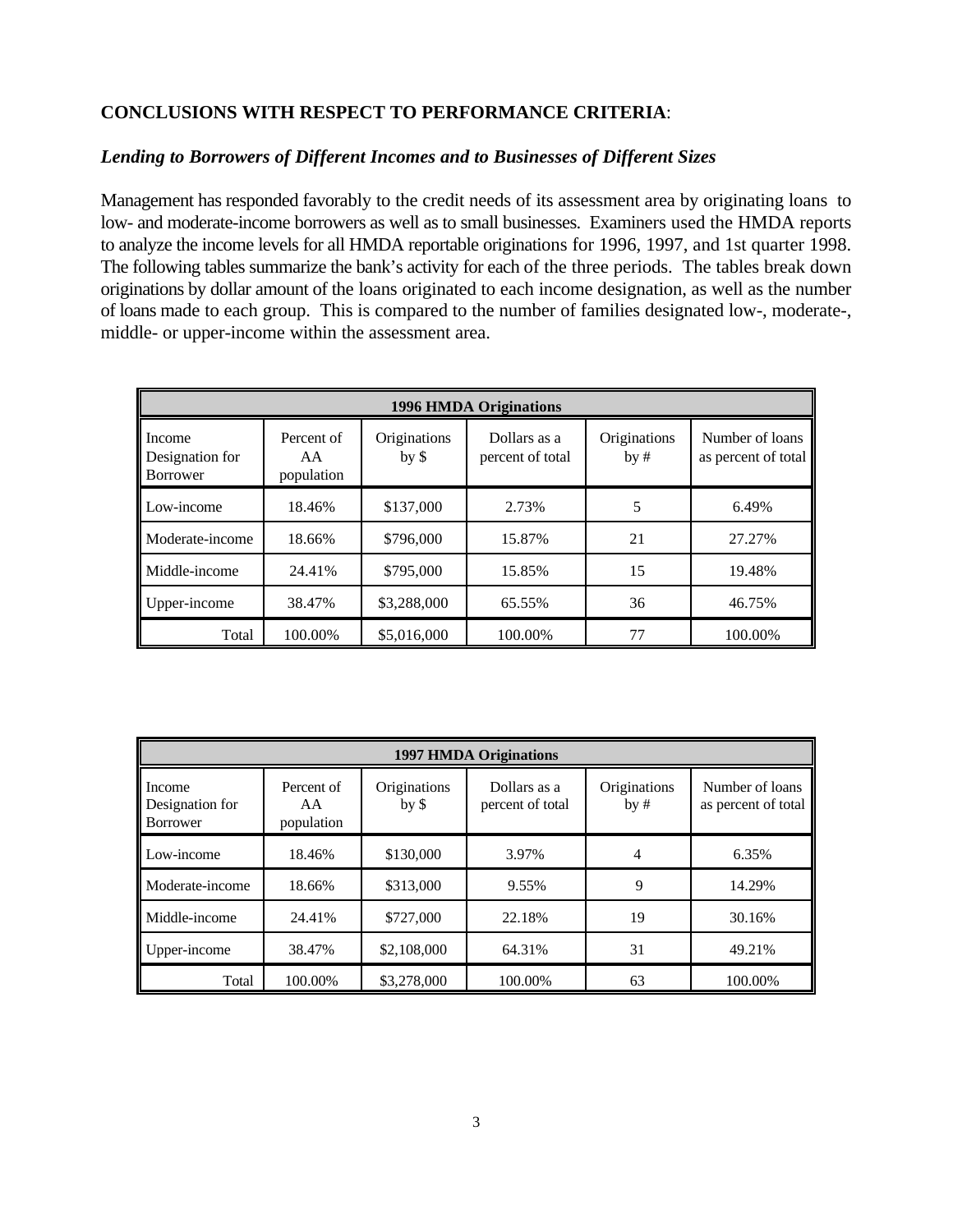| <b>1st Quarter 1998 HMDA Originations</b>    |                                |                                 |                                  |                     |                                        |
|----------------------------------------------|--------------------------------|---------------------------------|----------------------------------|---------------------|----------------------------------------|
| Income<br>Designation for<br><b>Borrower</b> | Percent of<br>AA<br>population | Originations<br>by <sub>5</sub> | Dollars as a<br>percent of total | Originations<br>by# | Number of loans<br>as percent of total |
| Low-income                                   | 18.46%                         | \$92,000                        | 4.77%                            | $\mathfrak{D}$      | 7.41%                                  |
| Moderate-income                              | 18.66%                         | \$186,000                       | 9.65%                            | 4                   | 14.81%                                 |
| Middle-income                                | 24.41%                         | \$415,000                       | 21.54%                           |                     | 25.93%                                 |
| Upper-income                                 | 38.47%                         | \$1,234,000                     | 64.04%                           | 14                  | 51.85%                                 |
| Total                                        | 100.00%                        | \$1,927,000                     | 100.00%                          | 27                  | 100.00%                                |

We sampled commercial/industrial loan originations for the same time period. Examiners reviewed 44 borrower relationships which represented 155 loan originations (23% of total originations by number) totaling \$18,846,699 (29% of total originations by dollar amount). Of the relationships reviewed, only 41 had usable income information. The following table shows 85% of the commercial/industrial originations were to borrowers with revenues less than \$1 million.

| <b>Commercial/Industrial Loan Originations</b>      |  |         |  |  |  |
|-----------------------------------------------------|--|---------|--|--|--|
| Borrowers w/revenues $\lt$<br>85.37%<br>35<br>\$1MM |  |         |  |  |  |
| Borrowers w/revenues $>$<br>1MM                     |  | 14.63%  |  |  |  |
| Totals                                              |  | 100.00% |  |  |  |

In addition to the above analysis, examiners also analyzed the loan amounts. We were able to review *all* originations for commercial/industrial loans since our last examination. The following table uses loan size as a proxy to determine lending to small businesses. The table shows that 71% of the bank's business loans are under \$100M.

| <b>Commercial/Industrial Loan Originations</b><br><b>Analysis of Loan Size (ALL Originations)</b> |     |         |  |  |
|---------------------------------------------------------------------------------------------------|-----|---------|--|--|
| Loans < \$100M<br>481<br>71.36%                                                                   |     |         |  |  |
| Loans \$100M-\$250M                                                                               | 130 | 19.29%  |  |  |
| Loans \$250M - \$500M                                                                             | 42  | 6.23%   |  |  |
| Loans > \$500M                                                                                    | 21  | 3.12%   |  |  |
| <b>Totals</b>                                                                                     | 674 | 100.00% |  |  |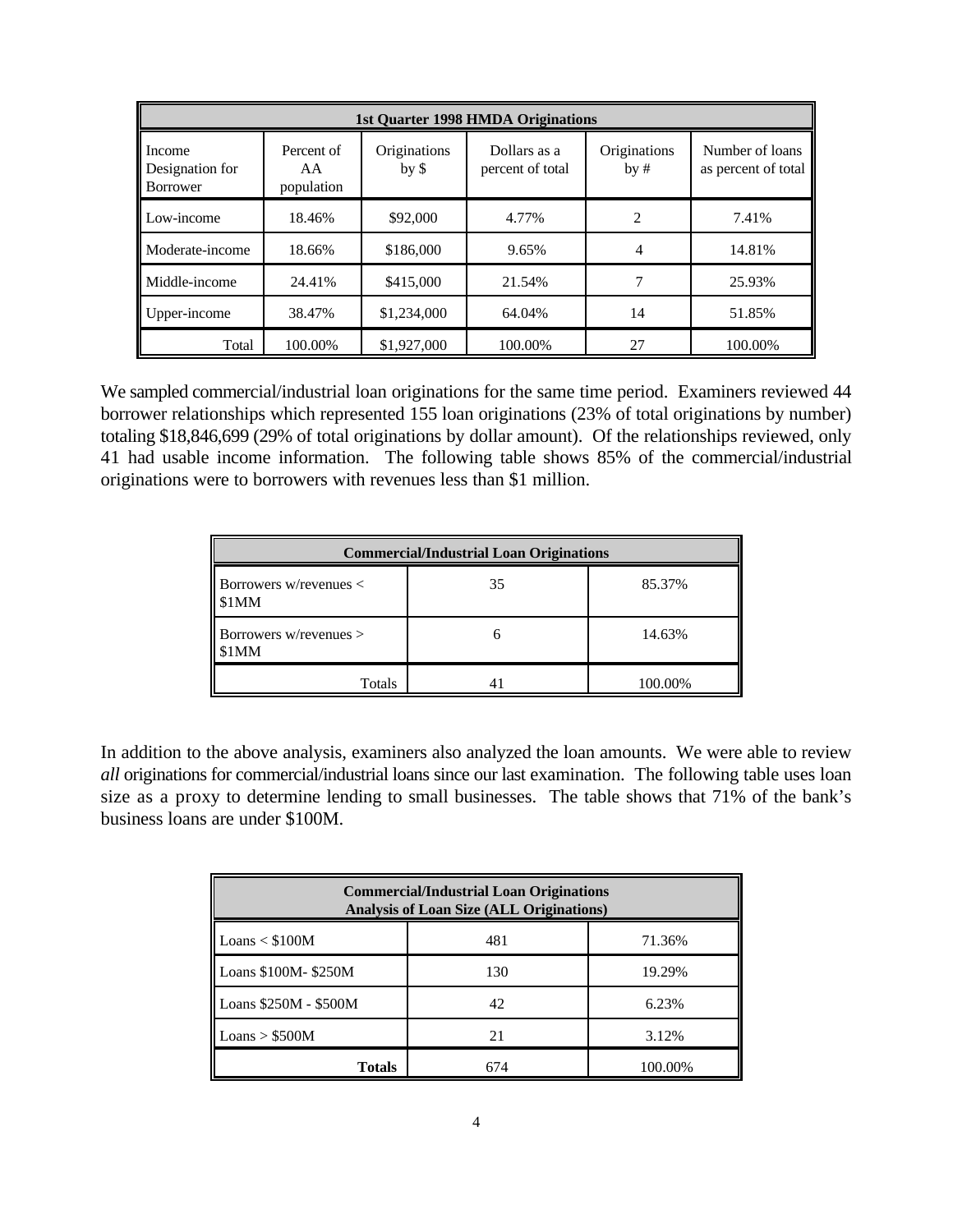#### *Distribution of Credit Within The Assessment Area by Geography*

The bank's geographic distribution of credit within the assessment area is reasonable. We used the HMDA loan originations to assess performance with this category. Specific census tract location was not available for the commercial loan sample. The bank originated no loans in the two low-income census tracts. This is not unreasonable as less than 1% of the MSA population lives in this area and 85% of those households are non-owner occupied. The bank's lending in moderate-income tracts is reasonable. The following table further illustrates our findings:

| <b>HMDA Origination Distribution by Census Tract (CT)</b> |                 |                                  |                            |  |  |
|-----------------------------------------------------------|-----------------|----------------------------------|----------------------------|--|--|
| <b>Census Tract Designation</b>                           | % of total CT's | Number of<br><b>Originations</b> | % of total<br>originations |  |  |
| Low-income CT                                             | 3.03%           | O                                | $0.00\%$                   |  |  |
| Moderate-income CT                                        | 30.30%          | 31                               | 18.56%                     |  |  |
| Middle-income CT                                          | 51.52%          | 94                               | 56.29%                     |  |  |
| Upper-income CT                                           | 15.15%          | 42                               | 25.15%                     |  |  |
| Totals                                                    | 66              | 167                              | 100.00%                    |  |  |

#### *Loan-to-Deposit Analysis*

The bank's loan-to-deposit ratio is reasonable based on its competitive environment and opportunities for loan growth within the assessment area. The average loan-to-deposit ratio since the last CRA examination is 81.36%. The bank's loan to deposit ratio has ranged from 75.09% in third quarter 1996 to a high of 87.54% in the 4th quarter of 1997. This compares favorably with other local institutions which the bank considers its primary competitors. Citizens ranks third of seven local banks. The competing banks' loan-to-deposit ratios range from 18.30% to 94.38%, with an average of 68%. Three of the seven local competitors are relatively new banks.

#### *Comparison of Credit Extended Inside and Outside of the Assessment Area*

The bank's record of lending within the assessment area is good. A majority of all loans made at this bank are located within the assessment area. We reviewed two types of loans to determine the location and pattern of loans originated in the assessment area: residential real estate and commercial/industrial. These loans comprise 79% of the portfolio by dollar volume. We used the banks 1996, 1997, and 1st quarter 1998 Home Mortgage Disclosure Act (HMDA) reports to analyze residential real estate loans originated since the last CRA assessment. Examiners verified limited information on the HMDA reports for accuracy. We also sampled commercial/industrial loan originations since the last examination. Our commercial loan sample represented 23% of all originations by number and 29% of originations by dollar